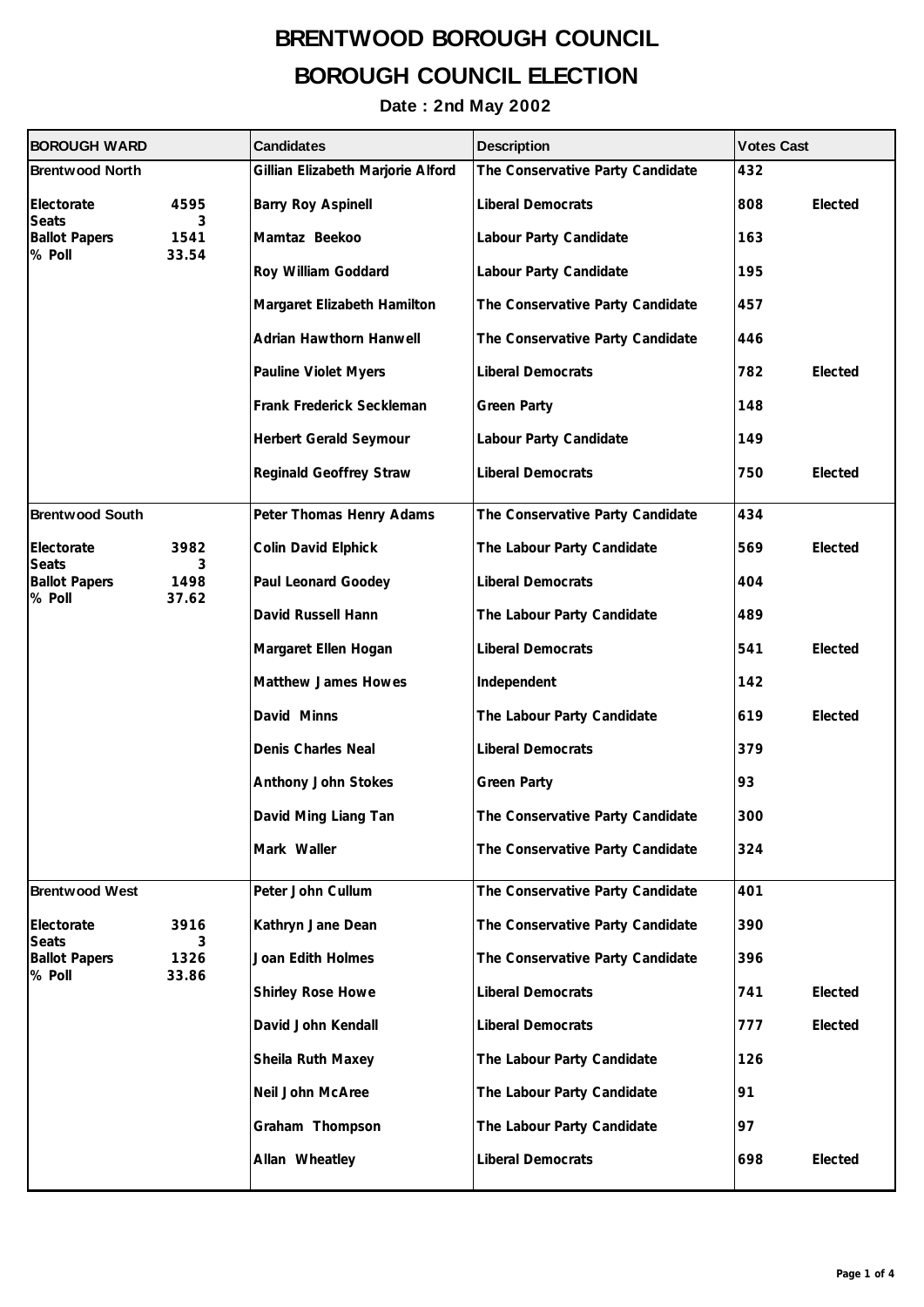| <b>BOROUGH WARD</b>                            |               | <b>Candidates</b>              | <b>Description</b>               | <b>Votes Cast</b> |         |
|------------------------------------------------|---------------|--------------------------------|----------------------------------|-------------------|---------|
| <b>Brizes &amp; Doddinghurst</b>               |               | Colin Stuart Brown             | Liberal Democrat                 | 849               | Elected |
| Electorate<br><b>Seats</b>                     | 4605<br>3     | Victoria Frances Cook          | Liberal Democrat                 | 920               | Elected |
| <b>Ballot Papers</b><br>% Poll                 | 1491<br>32.38 | Martin Anthony Coule           | The Labour Party Candidate       | 161               |         |
|                                                |               | Derek Martin Hardy             | Liberal Democrat                 | 878               | Elected |
|                                                |               | Robin Edgar Maillard           | The Conservative Party Candidate | 377               |         |
|                                                |               | Peter John Mayo                | The Labour Party Candidate       | 160               |         |
|                                                |               | Janet Fiona Savill             | The Conservative Party Candidate | 368               |         |
|                                                |               | Michele Anne Wigram            | The Labour Party Candidate       | 159               |         |
|                                                |               | David Williams                 | The Conservative Party Candidate | 370               |         |
| Herongate, Ingrave & West                      |               | Sonya Frances Barnes           | Liberal Party Candidate          | 436               |         |
| <b>Horndon</b><br>Electorate                   | 2878          | <b>Maudsley Samuel Boggis</b>  | Liberal Party Candidate          | 518               | Elected |
| <b>Seats</b><br><b>Ballot Papers</b>           | 2<br>1235     | Anna Justine Cadzow            | The Labour Party Candidate       | 65                |         |
| % Poll                                         | 42.91         | Linda Alma Golding             | <b>Liberal Democrats</b>         | 163               |         |
|                                                |               | Peter Raymond Ives             | The Conservative Party Candidate | 369               |         |
|                                                |               | Louise Ann Siveter             | <b>Liberal Democrats</b>         | 140               |         |
|                                                |               | <b>Brian George Taylor</b>     | The Labour Party Candidate       | 58                |         |
|                                                |               | Kenneth Raymond Wright         | The Conservative Party Candidate | 526               | Elected |
| <b>Hutton Central</b>                          |               | Denise Joy Abel                | The Labour Party Candidate       | 98                |         |
| Electorate<br>Seats                            | 2821<br>2     | Alan Ernest Braid              | The Conservative Party Candidate | 735               | Elected |
| <b>Ballot Papers</b><br>% Poll                 | 1124<br>39.84 | Richard Burns                  | The Labour Party Candidate       | 94                |         |
|                                                |               | Marcia Cynthia Collins         | <b>Liberal Democrats</b>         | 253               |         |
|                                                |               | Jean Alma McGinley             | The Conservative Party Candidate | 702               | Elected |
|                                                |               | Donald Wallace                 | <b>Liberal Democrats</b>         | 234               |         |
| <b>Hutton East</b>                             |               | <b>Charles Reginald Bisson</b> | The Labour Party Candidate       | 111               |         |
| Electorate                                     | 2804          | Richard Alan Michael Davies    | <b>Liberal Democrats</b>         | 443               | Elected |
| <b>Seats</b><br><b>Ballot Papers</b><br>% Poll | 2<br>990      | William Raymond Harman         | The Labour Party Candidate       | 95                |         |
|                                                | 35.31         | Christopher Roy Hossack        | The Conservative Party Candidate | 391               |         |
|                                                |               | Sallyanne Latham               | The Conservative Party Candidate | 405               |         |
|                                                |               | Stephen Rayleigh Tilley        | <b>Liberal Democrats</b>         | 424               | Elected |
|                                                |               |                                |                                  |                   |         |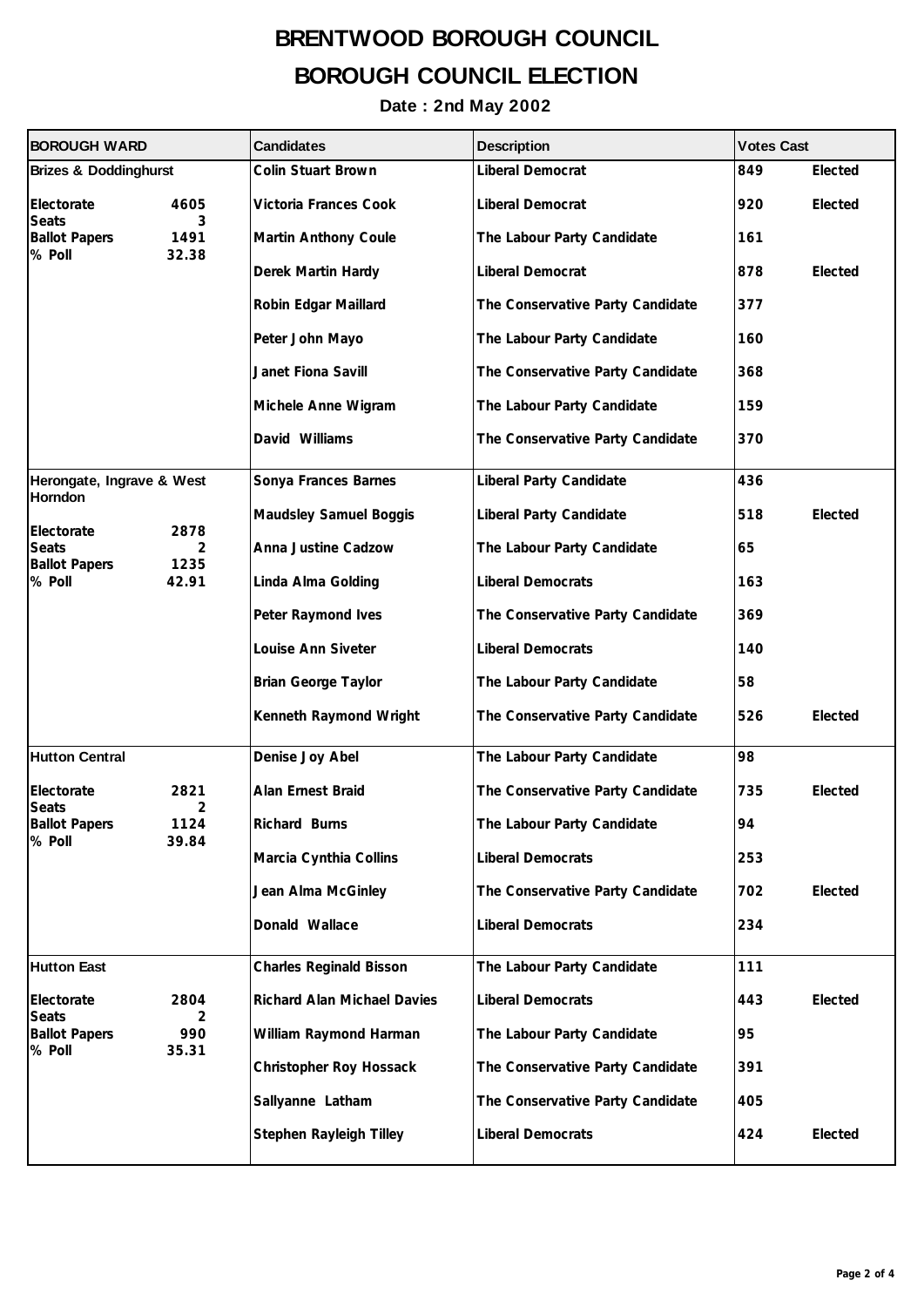| <b>BOROUGH WARD</b>                                          |                            | <b>Candidates</b>              | <b>Description</b>               | <b>Votes Cast</b> |         |
|--------------------------------------------------------------|----------------------------|--------------------------------|----------------------------------|-------------------|---------|
| <b>Hutton North</b>                                          |                            | Christopher Kieth Boyland      | The Conservative Party Candidate | 511               |         |
| Electorate<br><b>Seats</b><br><b>Ballot Papers</b><br>% Poll | 3197                       | Paul Dan Emanuel               | Liberal Democrat                 | 498               |         |
|                                                              | 2<br>1234<br>38.60         | Peggy Joyce Freeman            | Liberal Democrat                 | 553               | Elected |
|                                                              |                            | Jannetta Dawn McAllister       | The Labour Party Candidate       | 118               |         |
|                                                              |                            | Dudley John Payne              | The Conservative Party Candidate | 540               | Elected |
|                                                              |                            | Yvonne Waterhouse              | The Labour Party Candidate       | 100               |         |
| <b>Hutton South</b>                                          |                            | <b>Malcolm Charles Burgess</b> | The Labour Party Candidate       | 60                |         |
| Electorate                                                   | 2979                       | Roberta Marilyn Bryan Hall     | <b>Liberal Democrats</b>         | 207               |         |
| <b>Seats</b><br><b>Ballot Papers</b>                         | 2<br>928                   | Francis Joseph Kenny           | The Conservative Party Candidate | 603               | Elected |
| % Poll                                                       | 31.15                      | <b>Brandon Kenneth Lewis</b>   | Conservative Party Candidate     | 623               | Elected |
|                                                              |                            | Mark Leonard Christopher Long  | <b>Liberal Democrats</b>         | 203               |         |
| Ingatestone, Fryerning &                                     |                            | Richard Abel                   | The Labour Party Candidate       | 120               |         |
| <b>Mountnessing</b>                                          |                            | Jacqueline Mararet Anslow      | <b>Liberal Democrats</b>         | 788               |         |
| Electorate<br><b>Seats</b>                                   | 4608<br>3<br>2140<br>46.44 | Sarah Francesca Courage        | The Conservative Party Candidate | 1095              | Elected |
| <b>Ballot Papers</b><br>% Poll                               |                            | David Alan Peter Gottesmann    | <b>Liberal Democrats</b>         | 780               |         |
|                                                              |                            | Vicki Zara Hann                | The Labour Party Candidate       | 106               |         |
|                                                              |                            | Richard Harrison               | The Conservative Party Candidate | 1190              | Elected |
|                                                              |                            | Beryl Rosemary Lankester       | <b>Green Party</b>               | 102               |         |
|                                                              |                            | <b>Cornelius Richard Maxey</b> | The Labour Party Candidate       | 114               |         |
|                                                              |                            | Stewart Alexander Porter       | Liberal Democrats                | 665               |         |
|                                                              |                            | Anthony Robert Sleep           | The Conservative Party Candidate | 1143              | Elected |
| <b>Pilgrims Hatch</b>                                        |                            | Henry Alfred Joseph Bailey     | <b>Liberal Democrats</b>         | 968               | Elected |
| Electorate<br><b>Seats</b><br><b>Ballot Papers</b><br>% Poll | 4560                       | <b>Richard Audubon Bingley</b> | Labour Party Candidate           | 152               |         |
|                                                              | 3<br>1642<br>36.01         | Jennifer Mary Callaghan        | Labour Party Candidate           | 167               |         |
|                                                              |                            | Anne Valerie Long              | <b>Liberal Democrats</b>         | 957               | Elected |
|                                                              |                            | Susan Mary Miers               | The Conservative Party Candidate | 446               |         |
|                                                              |                            | <b>Charles William Myers</b>   | <b>Liberal Democrats</b>         | 911               | Elected |
|                                                              |                            | Gwynneth Ann Parrish           | The Conservative Party Candidate | 449               |         |
|                                                              |                            | John Anthony Michael Parrish   | The Conservative Party Candidate | 427               |         |
|                                                              |                            | Lynn Dawn Turner               | Labour Party Candidate           | 129               |         |